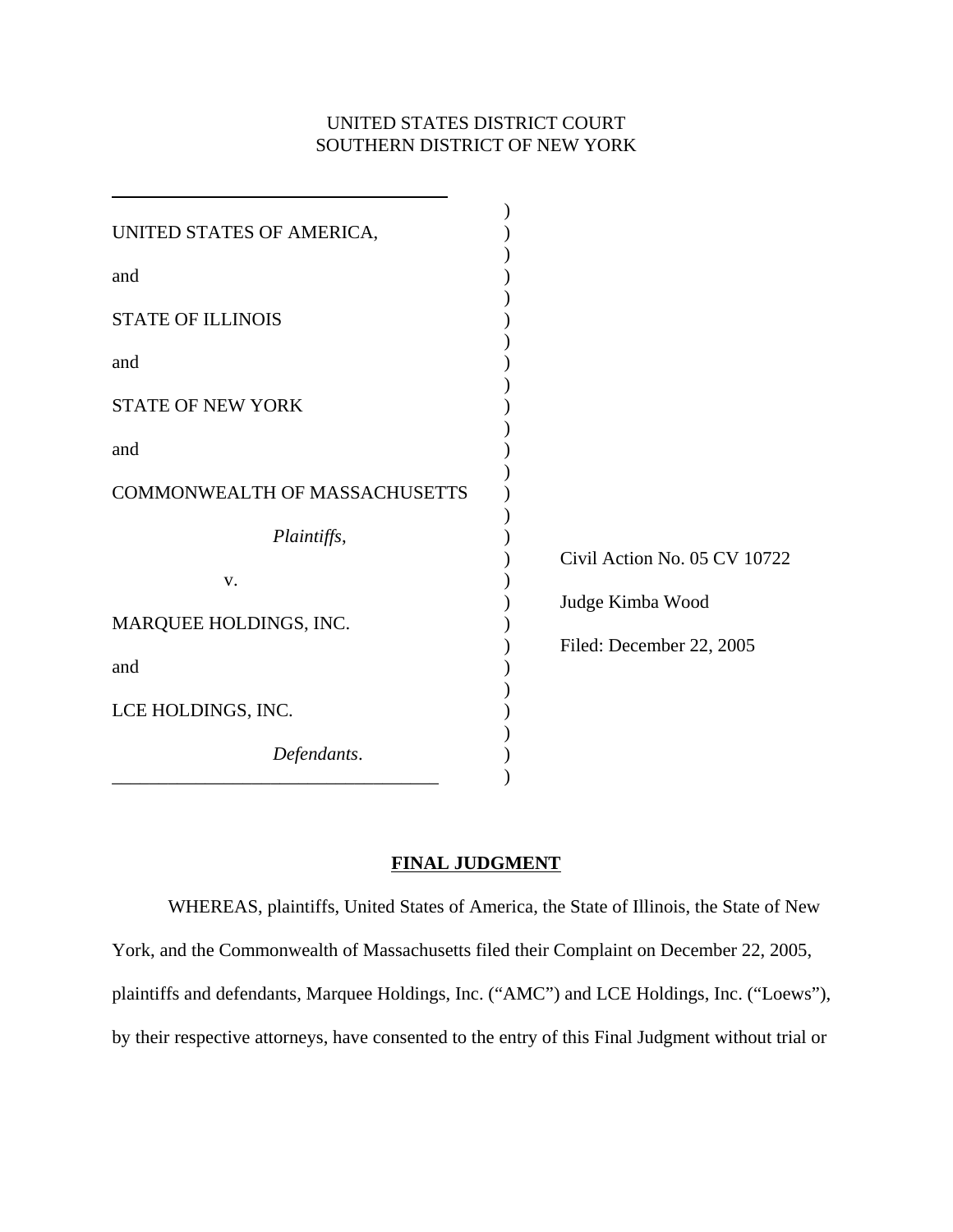adjudication of any issue of fact or law, and without this Final Judgment constituting any evidence against or admission by any party regarding any issue of fact or law;

AND WHEREAS, defendants agree to be bound by the provisions of this Final Judgment pending its approval by the Court;

AND WHEREAS, the essence of this Final Judgment is the prompt and certain divestiture[s] of certain rights or assets by the defendants to assure that competition is not substantially lessened;

AND WHEREAS, plaintiffs require defendants to make certain divestiture[s] for the purpose of remedying the loss of competition alleged in the Complaint;

AND WHEREAS, defendants have represented to the United States that the divestiture[s] required below can and will be made and that defendants will later raise no claim of hardship or difficulty as grounds for asking the Court to modify any of the divestiture provisions contained below;

NOW THEREFORE, before any testimony is taken, without trial or adjudication of any issue of fact or law, and upon consent of the parties, it is ORDERED, ADJUDGED AND DECREED:

## **I. Jurisdiction**

This Court has jurisdiction over the subject matter of and each of the parties to this action. The Complaint states a claim upon which relief may be granted against defendants under Section 7 of the Clayton Act, as amended (15 U.S.C. § 18).

-2-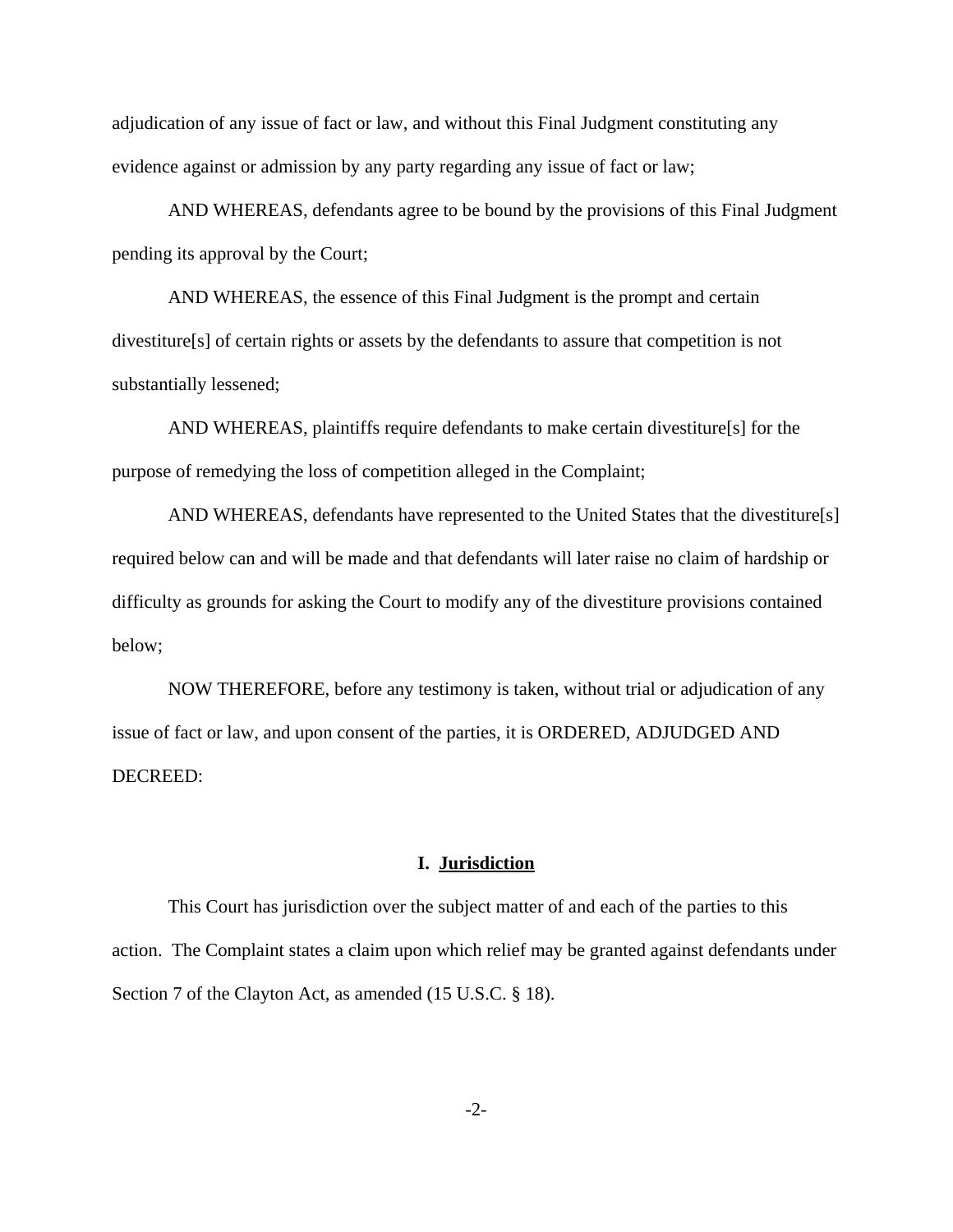#### **II. Definitions**

As used in this Final Judgment:

A. "Acquirer" or "Acquirers" means the entity or entities to whom defendants divest the Theatre Assets.

B. "AMC" means defendant Marquee Holdings, Inc., a Delaware corporation with its headquarters in Kansas City, Missouri, its successors and assigns, and its subsidiaries, divisions, groups, affiliates, partnerships and joint ventures, and their directors, officers, managers, agents, and employees.

C. "Loews" means defendant LCE Holdings, Inc., a Delaware corporation with its headquarters in New York City, New York, its successors and assigns, and its subsidiaries, divisions, groups, affiliates, partnerships and joint ventures, and their directors, officers, managers, agents, and employees.

D. "Landlord Consent" means any contractual approval or consent that the landlord or owner of one or more of the Theatre Assets, or the property on which one or more of the Theatre Assets is situated, must grant prior to the transfer of one of the Theatre Assets to an Acquirer.

E. "Theatre Assets" means the first-run, commercial motion picture theatre businesses operated by AMC or Loews, under the following names and at the following locations:

| <b>Theatre Name</b> | <b>Theatre Address</b>              |
|---------------------|-------------------------------------|
| City North 14       | 2600 N. Western Ave.<br>Chicago, IL |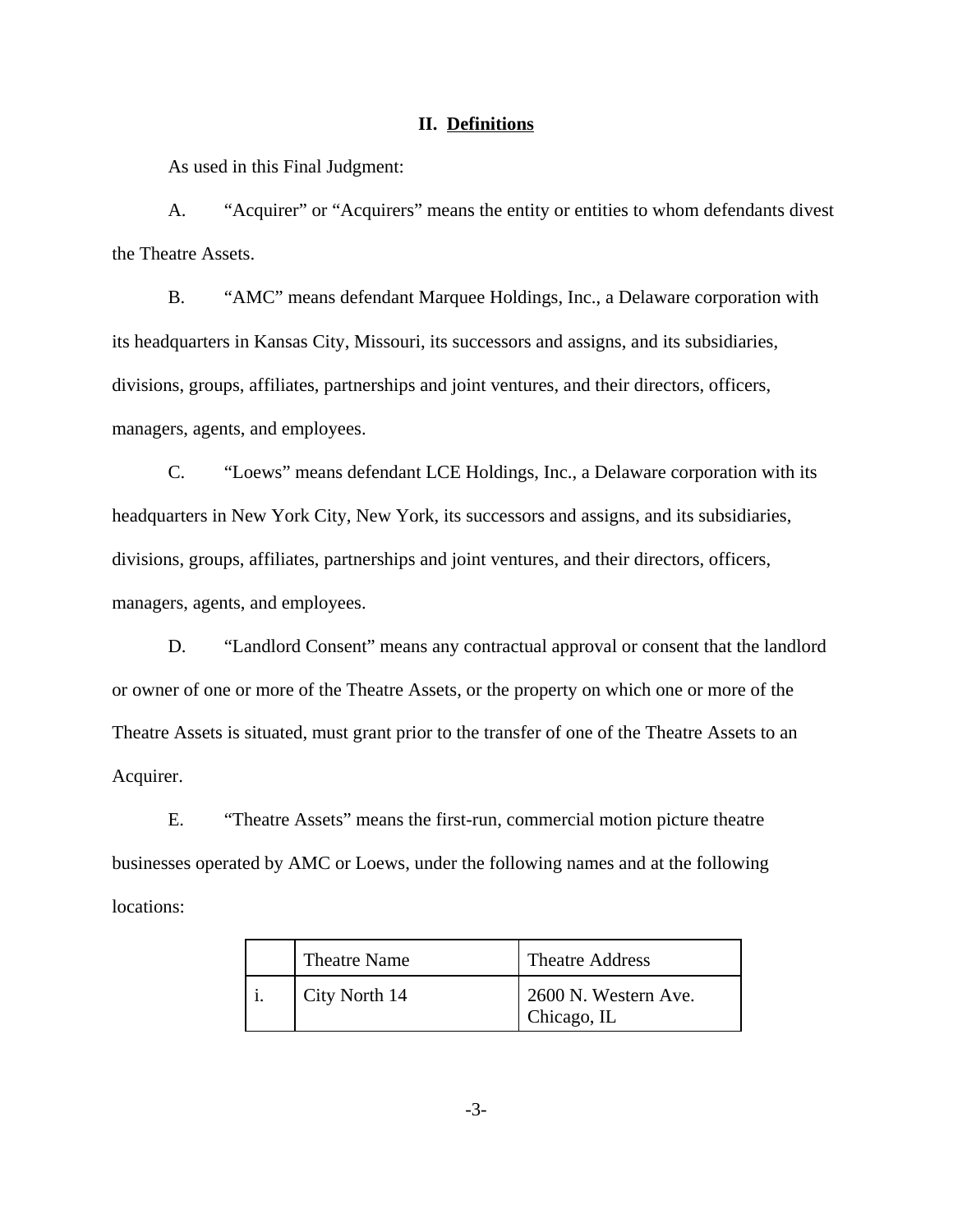| ii.         | <b>Webster Place 11</b> | 1471 W. Webster Avenue<br>Chicago, IL        |
|-------------|-------------------------|----------------------------------------------|
| iii.        | E-Walk 13               | 247 W. 42nd St.<br>New York, NY              |
| iv.         | Meridian 16             | 1501 $7^{\text{th}}$ Ave.<br>Seattle, WA     |
| $V_{\cdot}$ | Fenway 13               | 201 Brookline Ave.<br>Boston, MA             |
| vi.         | Keystone Park 16        | 13933 N. Central<br>Expressway<br>Dallas, TX |

The term "Theatre Assets" includes:

1. All tangible assets that comprise the first-run, commercial motion picture theatre business including all equipment, fixed assets and fixtures, personal property, inventory, office furniture, materials, supplies, and other tangible property and all assets used in connection with the Theatre Assets; all licenses, permits and authorizations issued by any governmental organization relating to the Theatre Assets; all contracts, agreements, leases, commitments, certifications, and understandings, relating to the Theatre Assets, including supply agreements; all customer lists, contracts, accounts, and credit records; all repair and performance records and all other records relating to the Theatre Assets;

2. All intangible assets used in the development, production, servicing and sale of Theatre Assets, including, but not limited to all licenses and sublicenses, intellectual property, technical information, computer software (except defendants' proprietary software) and related documentation, know-how, drawings, blueprints, designs, specifications for materials, specifications for parts and devices, quality assurance and control procedures, all technical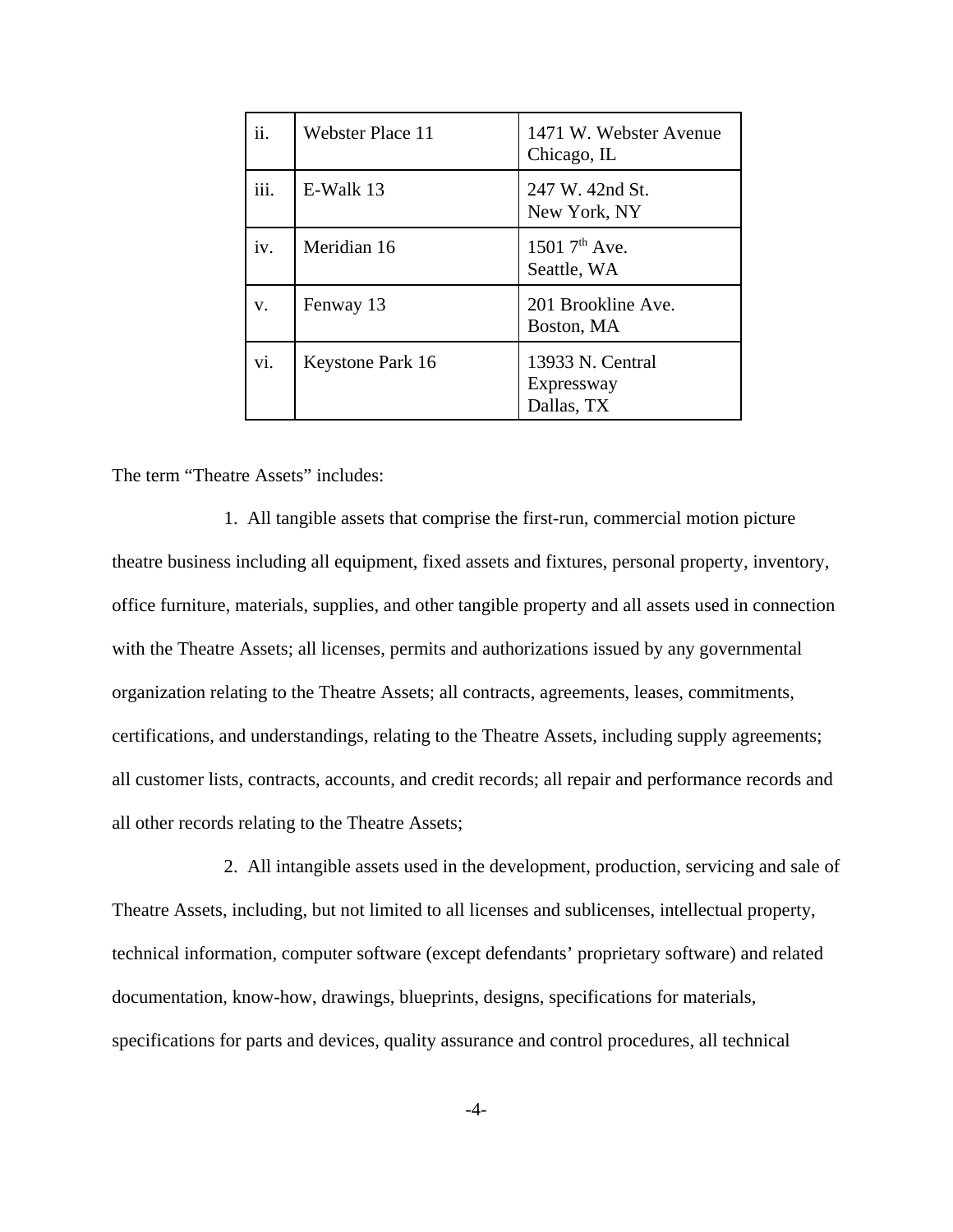manuals and information defendants provide to their own employees, customers, suppliers, agents or licensees, and all research data relating to the Theatre Assets. Provided however, that this term does not include (a) any right to use or interest in defendants' copyrights, trademarks, trade names, service marks or service names, or (b) assets that the defendants do not own and are not legally able to transfer.

### **III. Applicability**

A. This Final Judgment applies to AMC and Loews, as defined above, and all other persons in active concert or participation with any of them who receive actual notice of this Final Judgment by personal service or otherwise.

B. Defendants shall require, as a condition of the sale or other disposition of all or substantially all of their assets or of lesser business units that include the Theatre Assets, that the purchaser agrees to be bound by the provisions of this Final Judgment, provided, however, that defendants need not obtain such an agreement from the Acquirer[s].

#### **IV. Divestitures**

A. Defendants are ordered and directed, within 120 calendar days after the filing of the Complaint in this matter, or five (5) days after notice of the entry of this Final Judgment by the Court, whichever is later, to divest the Theatre Assets in a manner consistent with this Final Judgment to an Acquirer acceptable to the United States in its sole discretion after consultation with the State of Illinois, State of New York, and Commonwealth of Massachusetts, as appropriate. The United States, in its sole discretion, may agree to one or more extensions of this time period not to exceed 60 days in total, and shall notify the Court in such circumstances.

-5-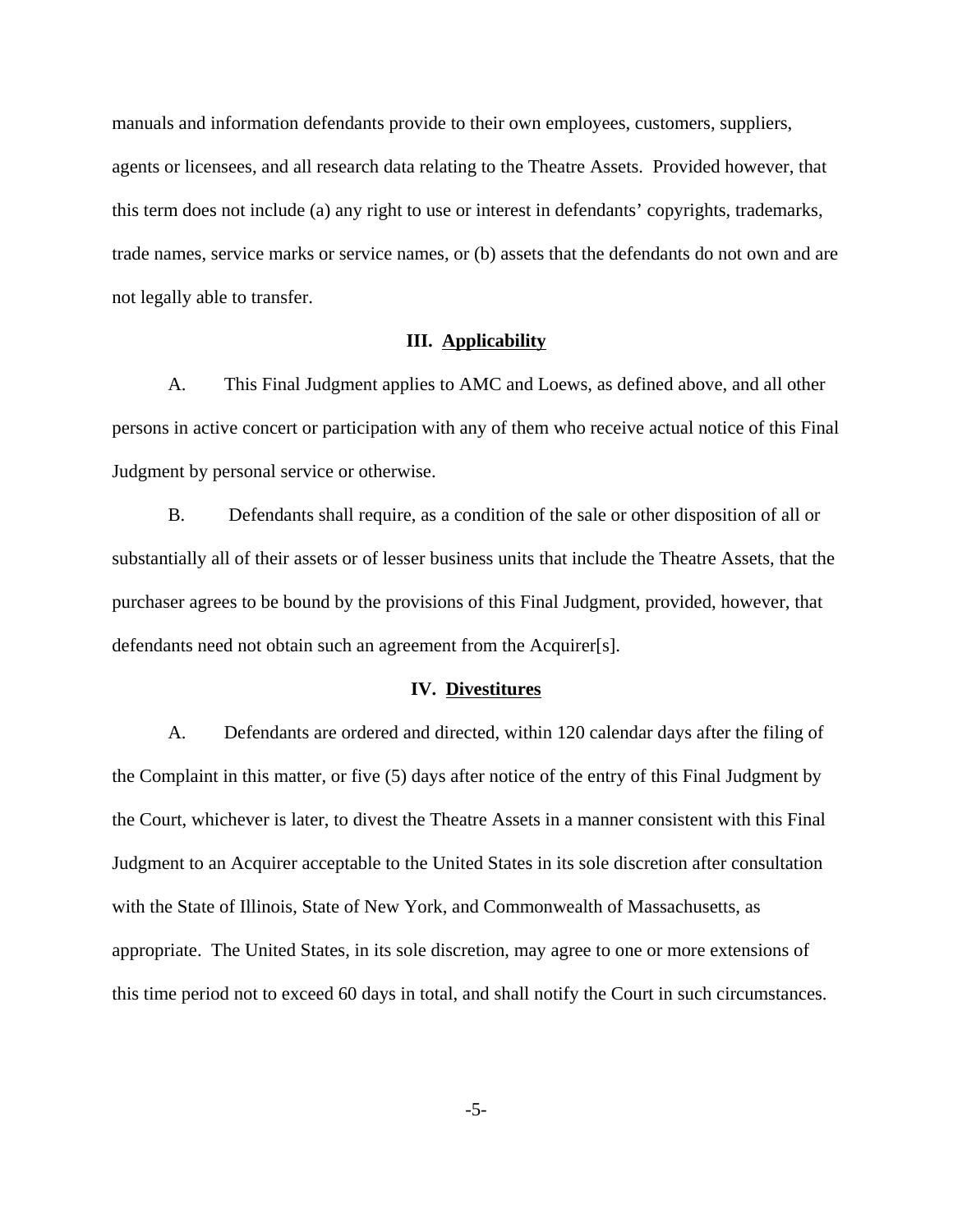Defendants agree to use their best efforts to divest the Theatre Assets as expeditiously as possible.

B. In accomplishing the divestiture[s] ordered by this Final Judgment, defendants promptly shall make known, by usual and customary means, the availability of the Theatre Assets. Defendants shall inform any person making inquiry regarding a possible purchase of the Theatre Assets that they are being divested pursuant to this Final Judgment and provide that person with a copy of this Final Judgment. Defendants shall offer to furnish to all prospective Acquirers, subject to customary confidentiality assurances, all information and documents relating to the Theatre Assets customarily provided in a due diligence process except such information or documents subject to the attorney-client or work-product privileges. Defendants shall make available such information to the United States at the same time that such information is made available to any other person.

C. Defendants shall provide the Acquirer[s] and the United States information relating to the personnel involved in the operation of the Theatre Assets to enable the Acquirer[s] to make offers of employment. Defendants will not interfere with any negotiations by the Acquirer[s] to employ any defendant employee whose primary responsibility is the operation of the Theatre Assets.

D. Defendants shall permit prospective Acquirers of the Theatre Assets to have reasonable access to personnel and to make inspections of the physical facilities of the Theatre Assets; access to any and all environmental, zoning, and other permit documents and information; and access to any and all financial, operational, or other documents and information customarily provided as part of a due diligence process.

-6-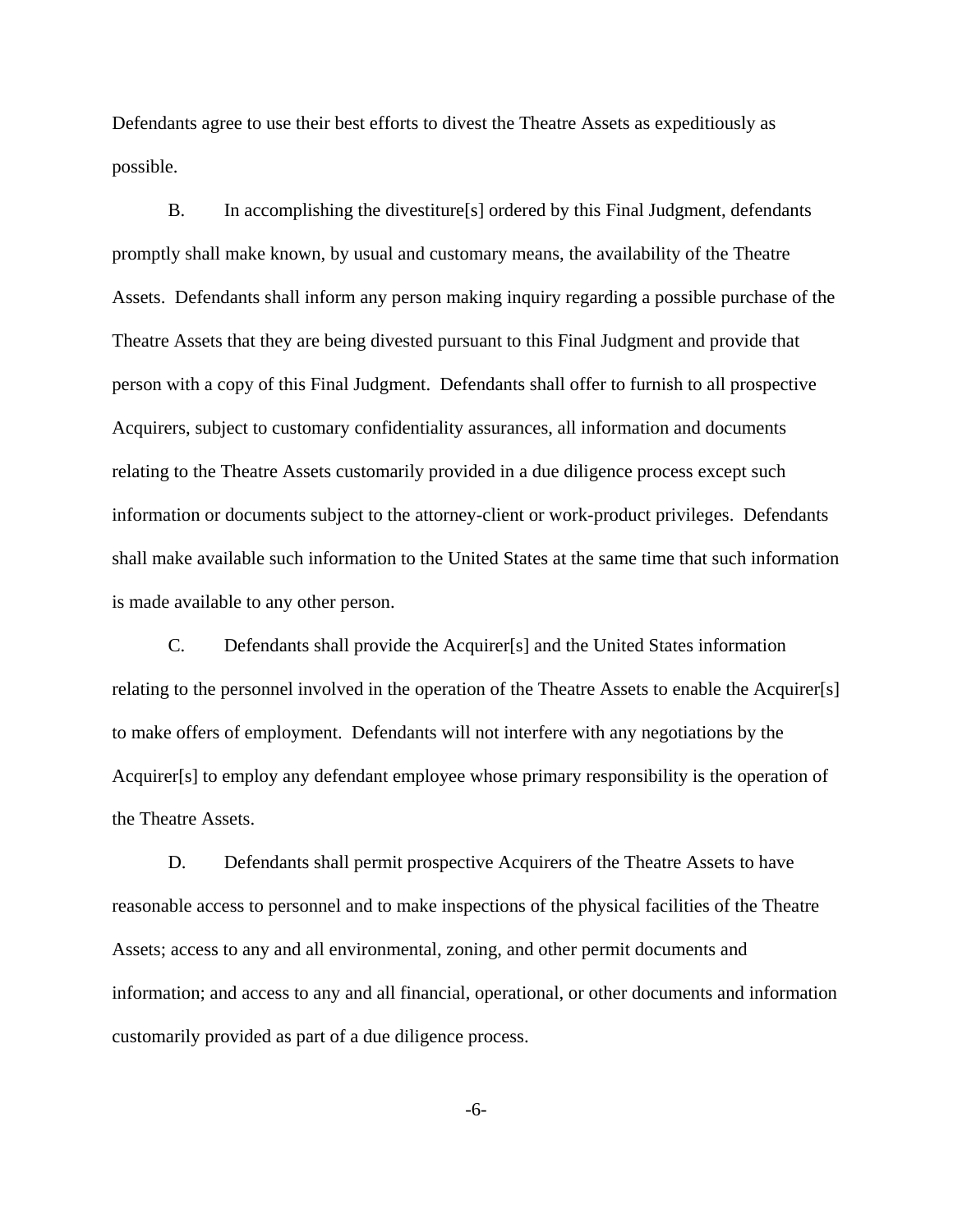E. Defendants shall warrant to all Acquirers of the Theatre Assets that each asset will be operational on the date of sale.

F. Defendants shall not take any action that will impede in any way the permitting, operation, or divestiture[s] of the Theatre Assets.

G. At the option of the Acquirer[s], defendants shall enter into an agreement for products and services, such as computer support services, that are reasonably necessary for the Acquirer[s] to effectively operate the Theatre Assets during a transition period. The terms and conditions of any contractual arrangements meant to satisfy this provision must be commercially reasonable for those products and services for which the agreement is entered and shall remain in effect for no more than three months, absent approval of the United States, in its sole discretion, after consultation with the State of Illinois, State of New York, and Commonwealth of Massachusetts, as appropriate.

H. Defendants shall warrant to the Acquirer[s] of the Theatre Assets that there are no material defects in the environmental, zoning or other permits pertaining to the operation of each asset, and that following the sale of the Theatre Assets, defendants will not undertake, directly or indirectly, any challenges to the environmental, zoning, or other permits relating to the operation of the Theatre Assets.

I. Unless the United States otherwise consents in writing, the divestiture[s] pursuant to Section IV, or by trustee appointed pursuant to Section V, of this Final Judgment, shall include the entire Theatre Assets, and shall be accomplished in such a way as to satisfy the United States, in its sole discretion (after consultation with the State of Illinois, State of New York, and Commonwealth of Massachusetts, as appropriate) that the Theatre Assets can and will

-7-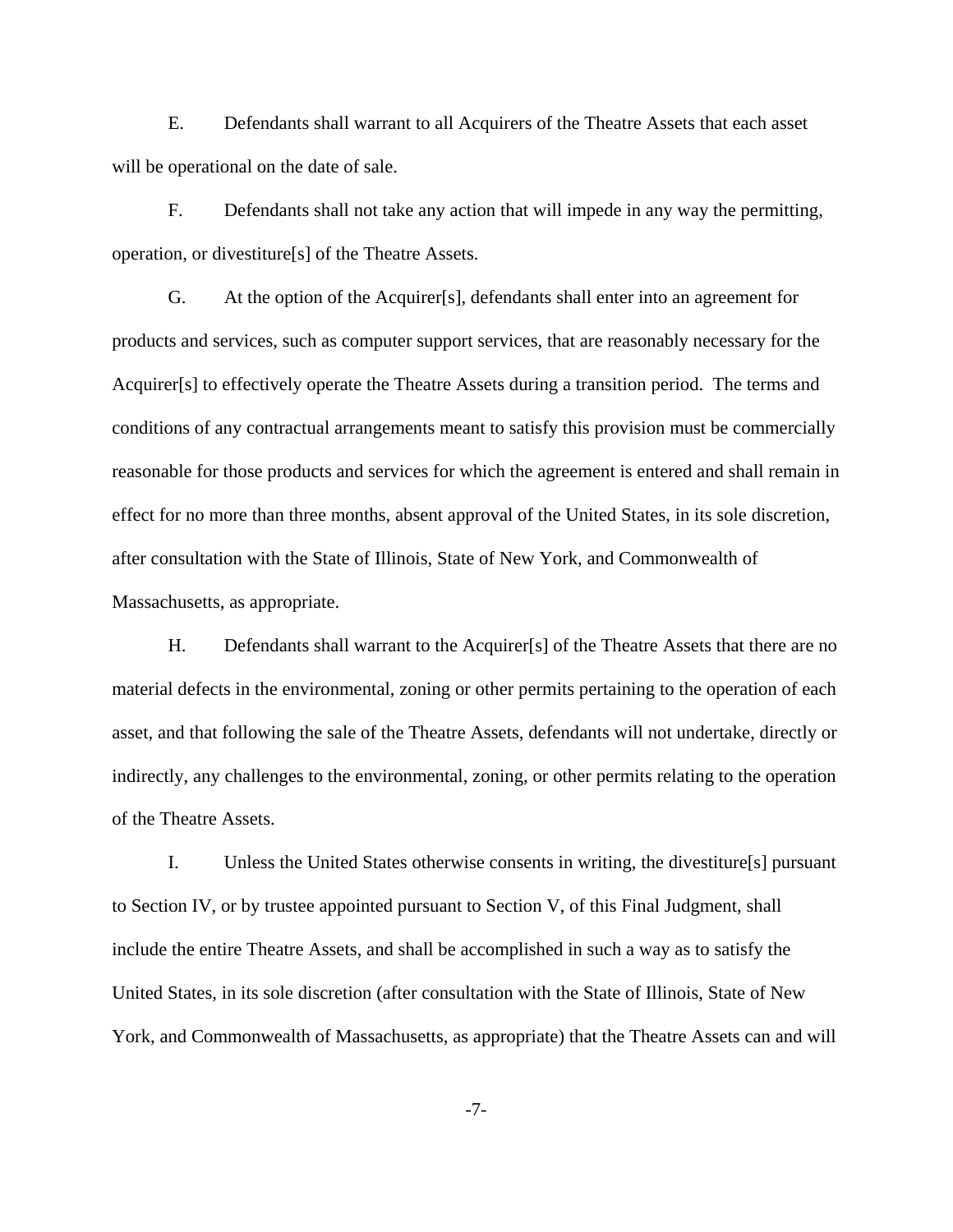be used by the Acquirer[s] as part of a viable, ongoing business of first-run, commercial motion picture theatres. Divestiture[s] of the Theatre Assets may be made to one or more Acquirers, provided that in each instance it is demonstrated to the sole satisfaction of the United States that the Theatre Assets will remain viable and the divestiture[s] of such assets will remedy the competitive harm alleged in the Complaint. The divestiture[s], whether pursuant to Section IV or Section V of this Final Judgment,

- (1) shall be made to an Acquirer (or Acquirers) that, in the United States's sole judgment (after consultation with the State of Illinois, State of New York, and Commonwealth of Massachusetts, as appropriate), has the intent and capability (including the necessary managerial, operational, technical and financial capability) of competing effectively in the business of first-run, commercial motion picture theatres; and
- (2) shall be accomplished so as to satisfy the United States, in its sole discretion (after consultation with the State of Illinois, State of New York, and Commonwealth of Massachusetts, as appropriate), that none of the terms of any agreement between an Acquirer (or Acquirers) and defendants give defendants the ability unreasonably to raise the Acquirer's costs, to lower the Acquirer's efficiency, or otherwise to interfere in the ability of the Acquirer to compete effectively.

### **V. Appointment of Trustee**

A. If defendants have not divested the Theatre Assets within the time period specified in Section IV(A), defendants shall notify the United States of that fact in writing. Upon application of the United States, the Court shall appoint a trustee selected by the United States and approved by the Court to effect the divestiture[s] of the Theatre Assets.

B. After the appointment of a trustee becomes effective, only the trustee shall have the right to sell the Theatre Assets. The trustee shall have the power and authority to accomplish the divestiture[s] to an Acquirer[s] acceptable to the United States (after consultation with the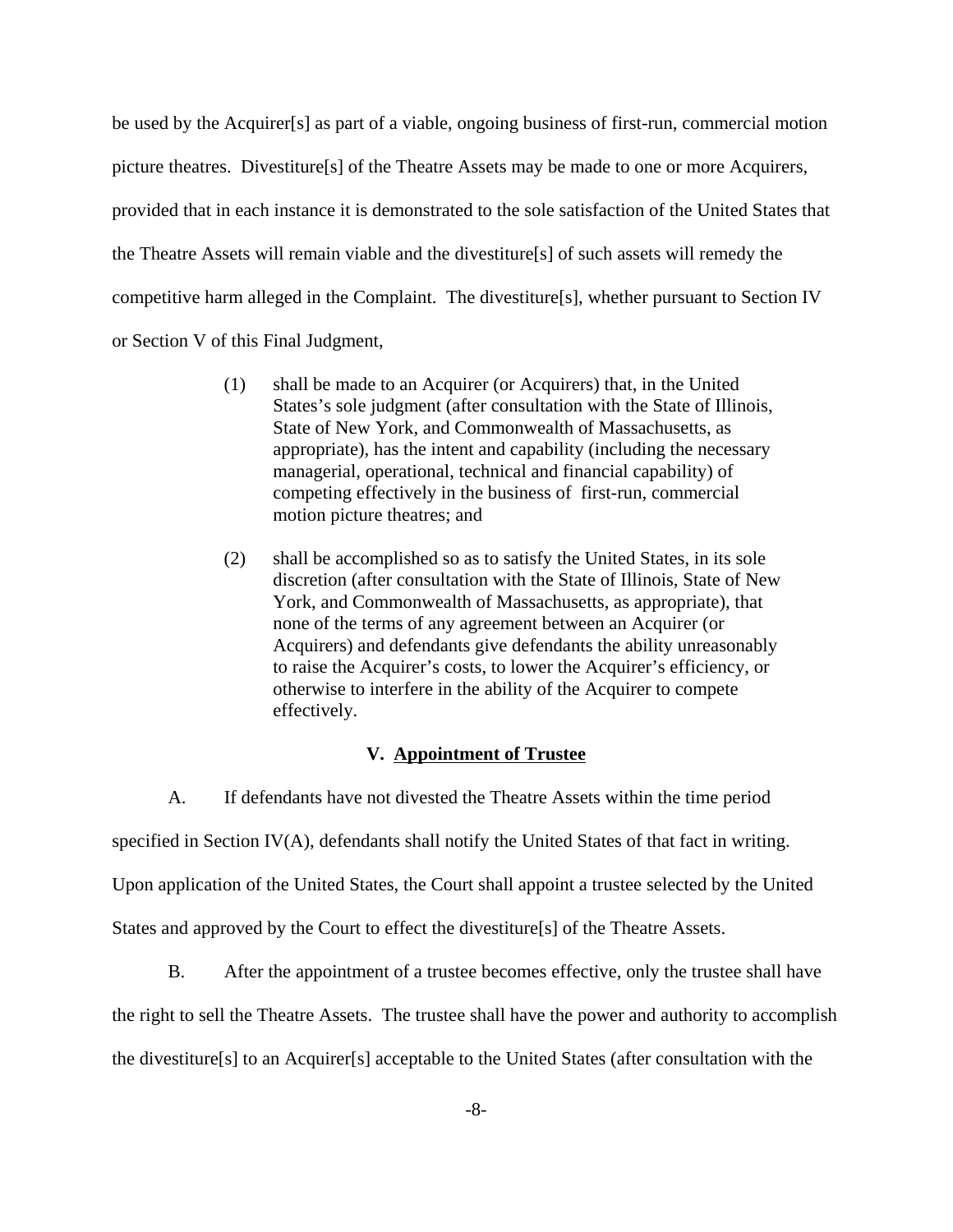State of Illinois, State of New York, and Commonwealth of Massachusetts, as appropriate) at such price and on such terms as are then obtainable upon reasonable effort by the trustee, subject to the provisions of Sections IV, V, VI, and VII of this Final Judgment, and shall have such other powers as this Court deems appropriate. Subject to Section V (D) of this Final Judgment, the trustee may hire at the cost and expense of defendants any investment bankers, attorneys, or other agents, who shall be solely accountable to the trustee, reasonably necessary in the trustee's judgment to assist in the divestiture[s].

C. Defendants shall not object to a sale by the trustee on any ground other than the trustee's malfeasance. Any such objections by defendants must be conveyed in writing to the United States and the trustee within ten (10) calendar days after the trustee has provided the notice required under Section VII.

D. The trustee shall serve at the cost and expense of defendants, on such terms and conditions as the Court approves, and shall account for all monies derived from the sale of the assets sold by the trustee and all costs and expenses so incurred. After approval by the Court of the trustee's accounting, including fees for its services and those of any professionals and agents retained by the trustee, all remaining money shall be paid to defendants and the trust shall then be terminated. The compensation of the trustee and any professionals and agents retained by the trustee shall be reasonable in light of the value of the Theatre Assets and based on a fee arrangement providing the trustee with an incentive based on the price and terms of the divestiture[s] and the speed with which it is accomplished, but timeliness is paramount.

E. Defendants shall use their best efforts to assist the trustee in accomplishing the required divestiture[s]. The trustee and any consultants, accountants, attorneys, and other

-9-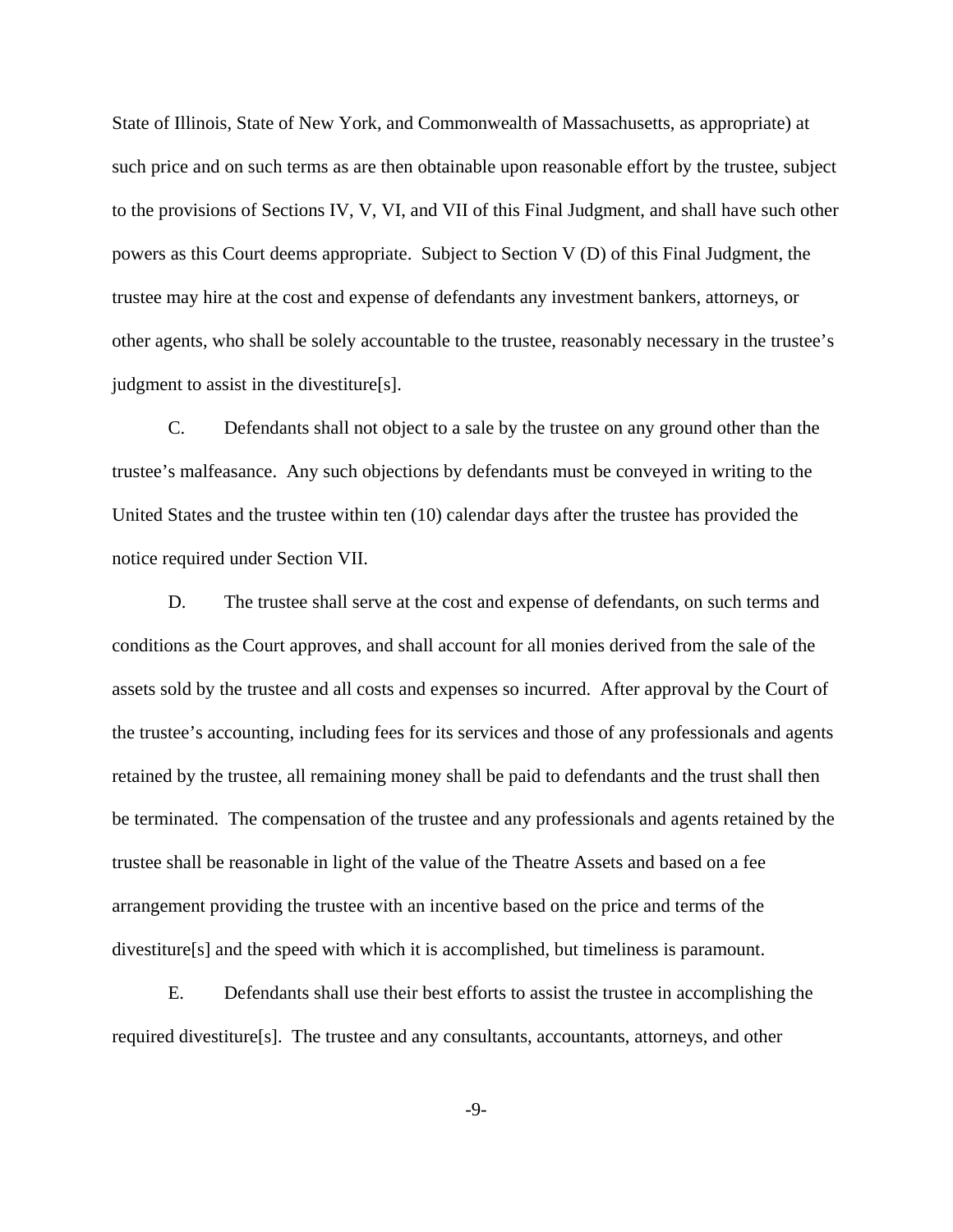persons retained by the trustee shall have full and complete access to the personnel, books, records, and facilities of the business to be divested, and defendants shall develop financial and other information relevant to such business as the trustee may reasonably request, subject to reasonable protection for trade secret or other confidential research, development, or commercial information. Defendants shall take no action to interfere with or to impede the trustee's accomplishment of the divestiture[s].

F. After its appointment, the trustee shall file monthly reports with the parties and the Court setting forth the trustee's efforts to accomplish the divestiture[s] ordered under this Final Judgment. To the extent such reports contain information that the trustee deems confidential, such reports shall not be filed in the public docket of the Court. Such reports shall include the name, address, and telephone number of each person who, during the preceding month, made an offer to acquire, expressed an interest in acquiring, entered into negotiations to acquire, or was contacted or made an inquiry about acquiring, any interest in the Theatre Assets, and shall describe in detail each contact with any such person. The trustee shall maintain full records of all efforts made to divest the Theatre Assets.

G. If the trustee has not accomplished such divestiture[s] within six months after its appointment, the trustee shall promptly file with the Court a report setting forth (1) the trustee's efforts to accomplish the required divestiture[s], (2) the reasons, in the trustee's judgment, why the required divestiture[s] has not been accomplished, and (3) the trustee's recommendations. To the extent such reports contain information that the trustee deems confidential, such reports shall not be filed in the public docket of the Court. The trustee shall at the same time furnish such report to the United States and, as appropriate, the State of Illinois, State of New York, and

-10-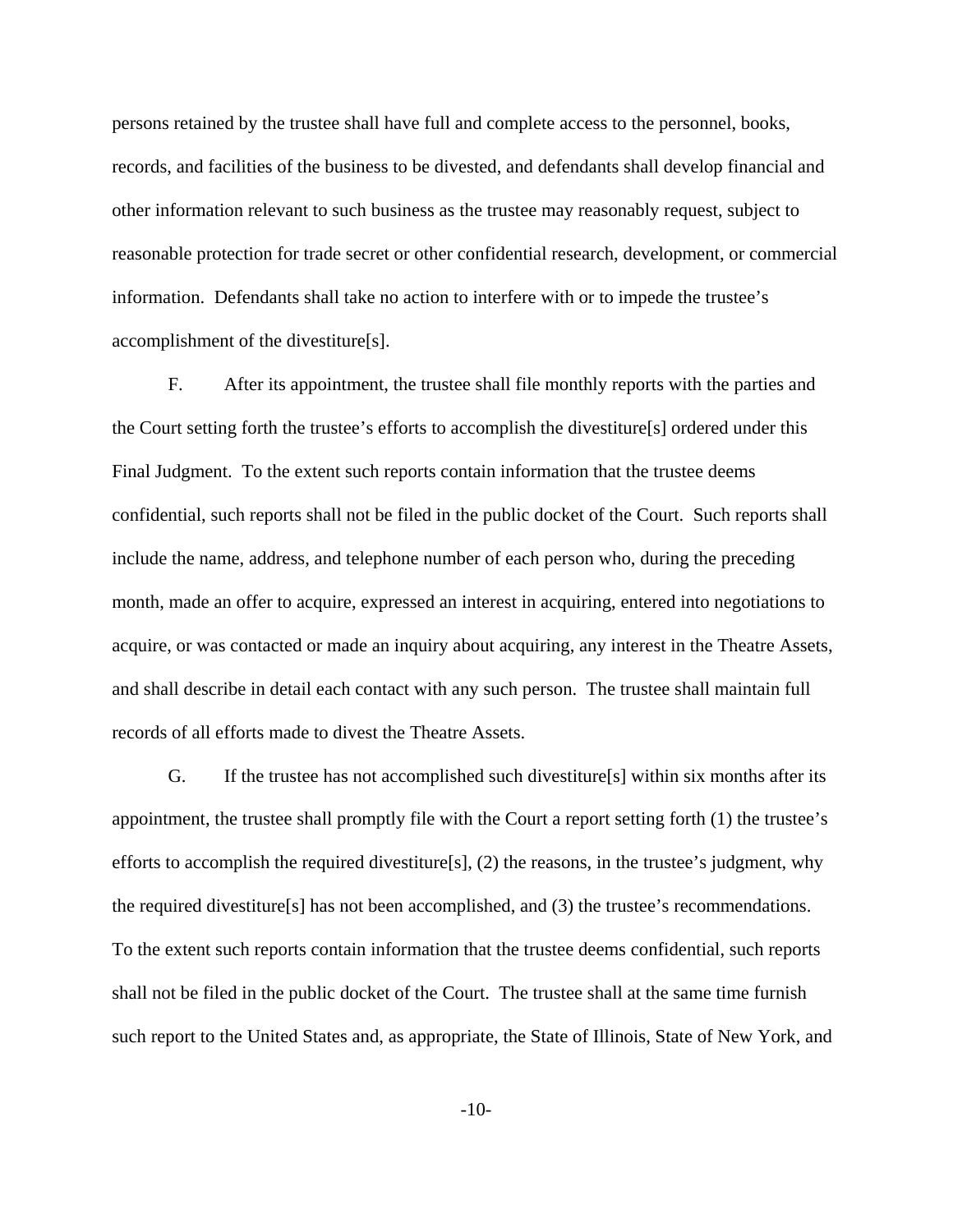Commonwealth of Massachusetts who shall have the right to make additional recommendations consistent with the purpose of the trust. The Court thereafter shall enter such orders as it shall deem appropriate to carry out the purpose of the Final Judgment, which may, if necessary, include extending the trust and the term of the trustee's appointment by a period requested by the United States.

#### **VI. Landlord Consent**

A. If defendants are unable to effect the divestiture[s] required herein due to the inability to obtain the Landlord Consent for any of the Theatre Assets, defendants shall divest alternative Theatre Assets that compete effectively with the theatre for which Landlord Consent was not obtained. The United States shall in its sole discretion (after consultation with the State of Illinois, State of New York, and Commonwealth of Massachusetts, as appropriate), determine whether such theatre competes effectively with the theatre for which landlord consent was not obtained.

B. Within five (5) business days following a determination that Landlord Consent cannot be obtained for one of the Theatre Assets, defendants shall notify the United States and propose an alternative divestiture pursuant to Section VI(A). The United States shall have then ten (10) business days in which to determine whether such theatre is a suitable alternative pursuant to Section VI(A). If the defendants' selection is deemed not to be a suitable alternative, the United States shall in its sole discretion select the theatre to be divested (after consultation with the State of Illinois, State of New York, and Commonwealth of Massachusetts, as appropriate).

-11-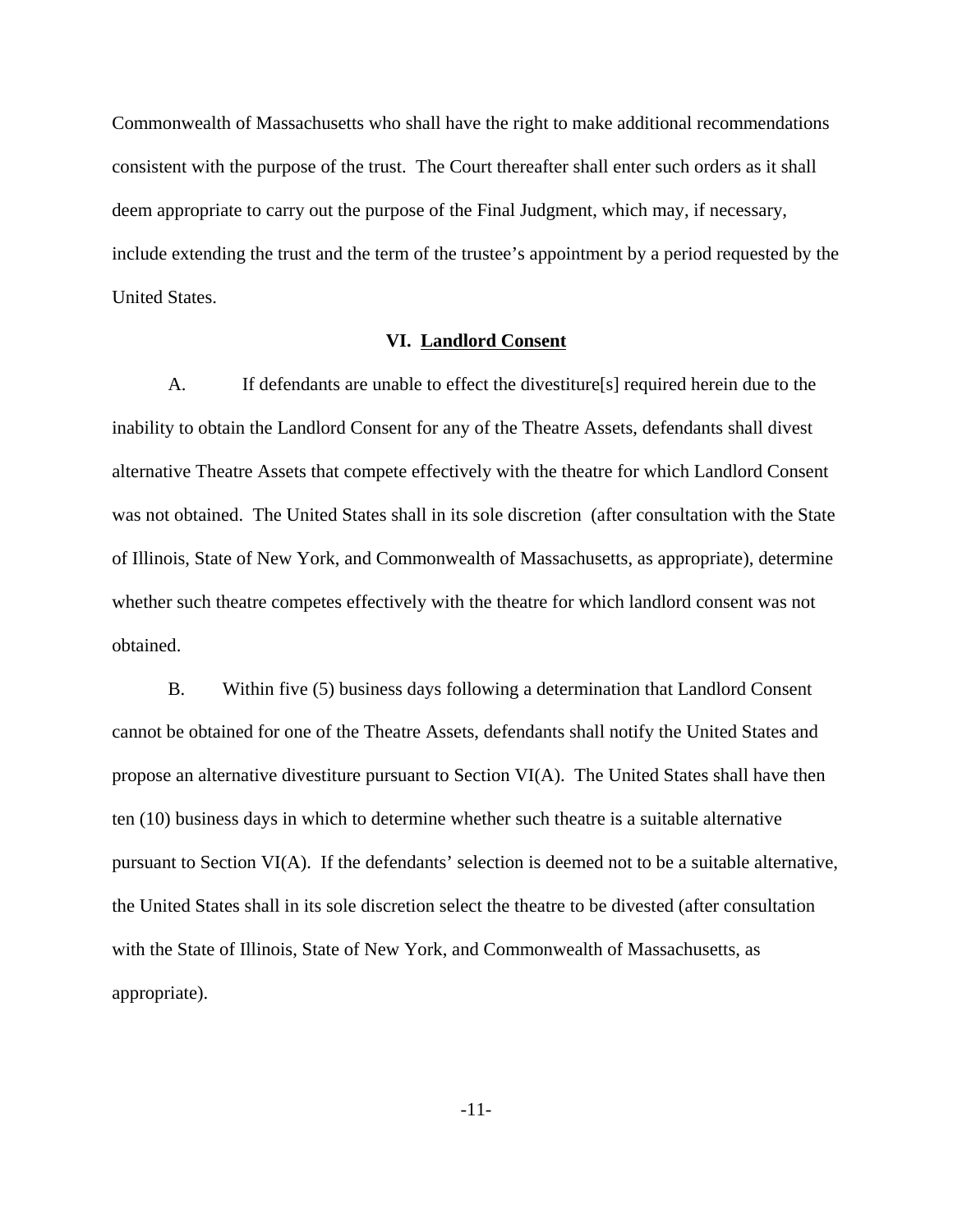C. If the trustee is responsible for effecting the divestiture[s], it shall notify both the United States and the defendants within five (5) business days following a determination that Landlord Consent can not be obtained for one of the Theatre Assets. Defendants shall thereafter have five (5) business days to propose an alternative divestiture pursuant to Section VI(a). The United States shall have then ten (10) business days in which to determine whether such theatre is suitable alternative pursuant to Section VI(a). If the defendants' selection is deemed not to be a suitable competitive alternative, the United States shall in its sole discretion select the theatre to be divested (after consultation with the State of Illinois, State of New York, and Commonwealth of Massachusetts, as appropriate).

#### **VII. Notice of Proposed Divestitures**

A. Within two (2) business days following execution of a definitive divestiture agreement, defendants or the trustee, whichever is then responsible for effecting the divestiture[s] required herein, shall notify the United States and, as appropriate, the State of Illinois, State of New York, and Commonwealth of Massachusetts of any proposed divestiture[s] required by Sections IV or V of this Final Judgment. If the trustee is responsible, it shall similarly notify defendants. The notice shall set forth the details of the proposed divestiture[s] and list the name, address, and telephone number of each person not previously identified who offered or expressed an interest in or desire to acquire any ownership interest in the Theatre Assets, together with full details of the same.

B. Within fifteen (15) calendar days of receipt by the United States of such notice, the United States may request from defendants, the proposed Acquirer or Acquirers, any other third party, or the trustee if applicable additional information concerning the proposed

-12-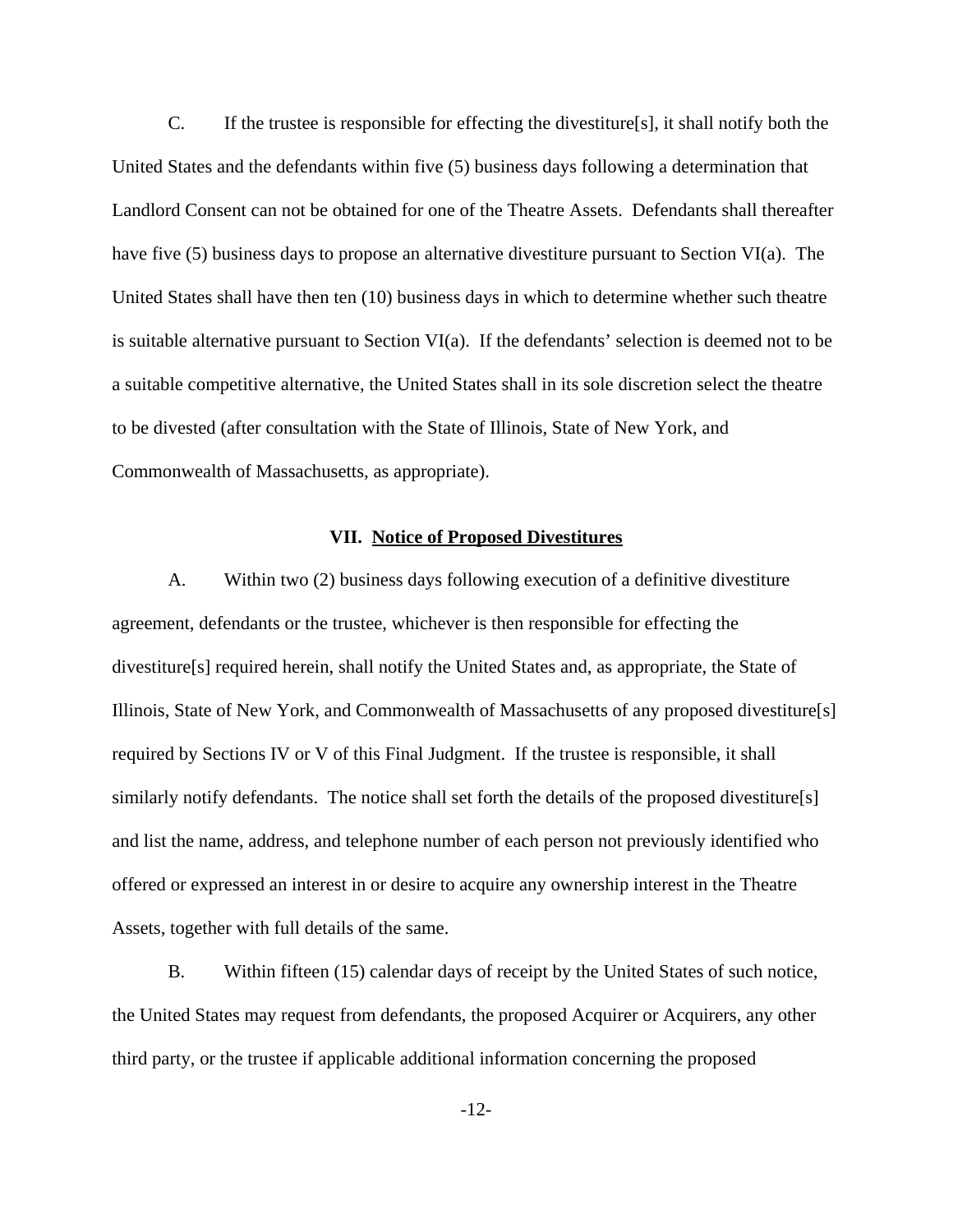divestiture[s], the proposed Acquirer or Acquirers, and any other potential Acquirer. Defendants and the trustee shall furnish any additional information requested within fifteen (15) calendar days of the receipt of the request, unless the parties shall otherwise agree.

C. Within thirty (30) calendar days after receipt of the notice or within twenty (20) calendar days after the United States has been provided the additional information requested from defendants, the proposed Acquirer or Acquirers, any third party, and the trustee, whichever is later, the United States shall provide written notice to defendants and the trustee, if there is one, stating whether or not it objects to the proposed divestiture[s]. If the United States provides written notice that it does not object, the divestiture[s] may be consummated, subject only to defendants' limited right to object to the sale under Section V(C) of this Final Judgment. Absent written notice that the United States does not object to the proposed Acquirer[s] or upon objection by the United States, the divestiture[s] proposed under Sections IV or Section V shall not be consummated. Upon objection by defendants under Section  $V(C)$ , the divestiture[s] proposed under Section V shall not be consummated unless approved by the Court.

#### **VIII. Financing**

Defendants shall not finance all or any part of any purchase made pursuant to Section IV or V of this Final Judgment.

## **IX. Hold Separate**

Until the divestiture[s] required by this Final Judgment has been accomplished defendants shall take all steps necessary to comply with the Hold Separate Stipulation and Order entered by this Court. Defendants shall take no action that would jeopardize the divestiture[s] ordered by this Court.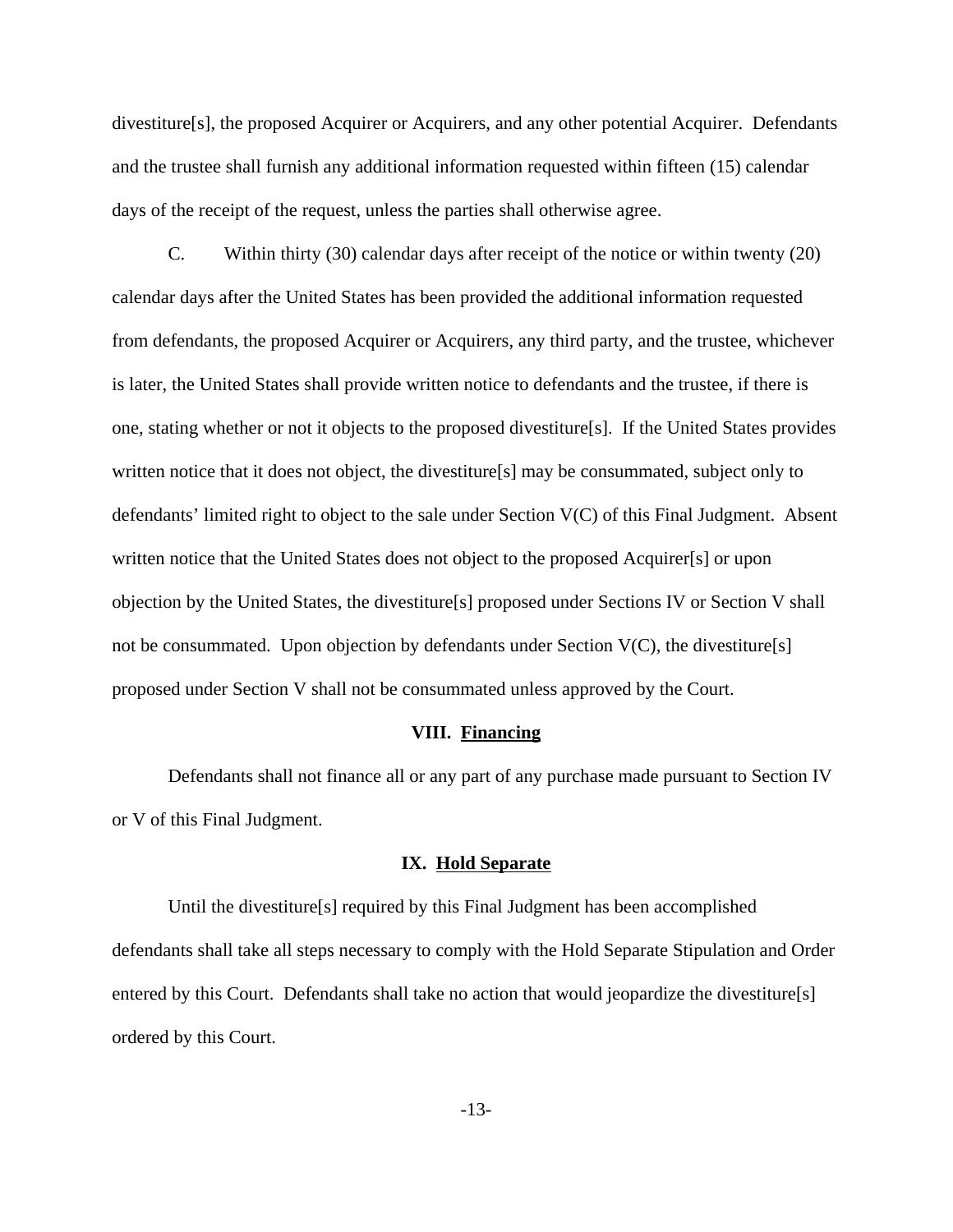#### **X. Affidavits**

A. Within twenty (20) calendar days of the filing of the Complaint in this matter, and every thirty (30) calendar days thereafter until the divestiture[s] has/have been completed under Sections IV or V, defendants shall deliver to the United States an affidavit as to the fact and manner of its compliance with Section IV or V of this Final Judgment. Each such affidavit shall include the name, address, and telephone number of each person who, during the preceding thirty days, made an offer to acquire, expressed an interest in acquiring, entered into negotiations to acquire, or was contacted or made an inquiry about acquiring, any interest in the Theatre Assets, and shall describe in detail each contact with any such person during that period. Each such affidavit shall also include a description of the efforts defendants have taken to solicit buyers for the Theatre Assets, and to provide required information to prospective purchasers, including the limitations, if any, on such information. Assuming the information set forth in the affidavit is true and complete, any objection by the United States to information provided by defendants, including limitation on information, shall be made within fourteen (14) days of receipt of such affidavit.

B. Within twenty (20) calendar days of the filing of the Complaint in this matter, defendants shall deliver to the United States an affidavit that describes in reasonable detail all actions defendants have taken and all steps defendants have implemented on an ongoing basis to comply with Section IX of this Final Judgment. Defendants shall deliver to the United States an affidavit describing any changes to the efforts and actions outlined in defendants' earlier affidavits filed pursuant to this section within fifteen (15) calendar days after the change is implemented.

-14-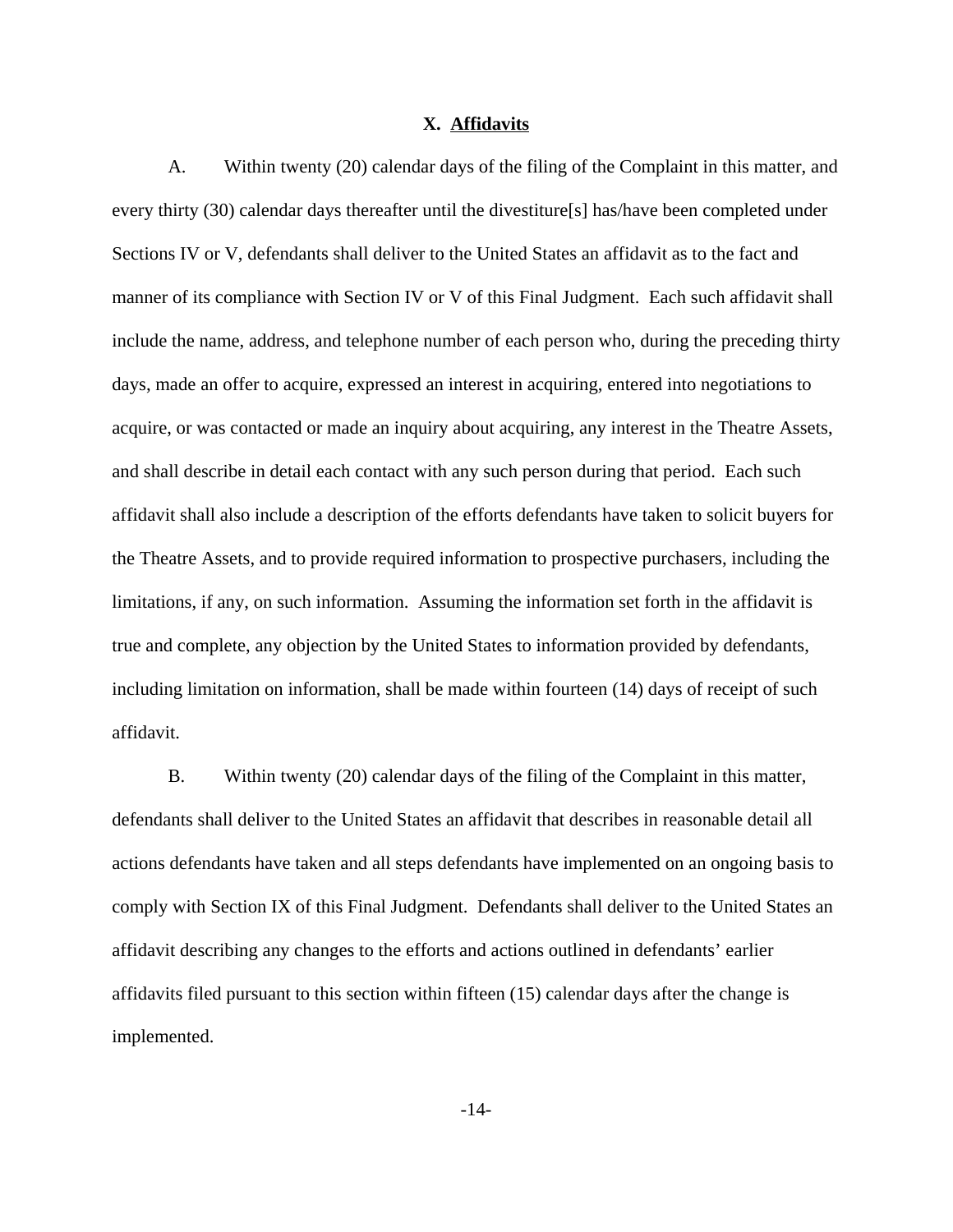C. Defendants shall keep all records of all efforts made to preserve and divest the Theatre Assets until one year after such divestiture[s] has/have been completed.

#### **XI. Compliance Inspection**

A. For the purposes of determining or securing compliance with this Final Judgment, or of determining whether the Final Judgment should be modified or vacated, and subject to any legally recognized privilege, from time to time duly authorized representatives of the United States Department of Justice, the State of Illinois, State of New York, or Commonwealth of Massachusetts, including consultants and other persons retained by either of them, shall, upon written request of a duly authorized representative of the Assistant Attorney General in charge of the Antitrust Division, the Attorney General for Illinois, Attorney General for New York, or Attorney General for Massachusetts, and on reasonable notice to defendants, be permitted:

- (1) access during defendants' office hours to inspect and copy, or at plaintiff's option, to require defendants provide copies of, all books, ledgers, accounts, records and documents in the possession, custody, or control of defendants, relating to any matters contained in this Final Judgment; and
- (2) to interview, either informally or on the record, defendants' officers, employees, or agents, who may have their individual counsel present, regarding such matters. The interviews shall be subject to the reasonable convenience of the interviewee and without restraint or interference by defendants.

B. Upon the written request of a duly authorized representative of the Assistant Attorney General in charge of the Antitrust Division, the Attorney General for Illinois, Attorney General for New York, or Attorney General for Massachusetts, defendants shall submit written reports, under oath if requested, relating to any of the matters contained in this Final Judgment as may be requested.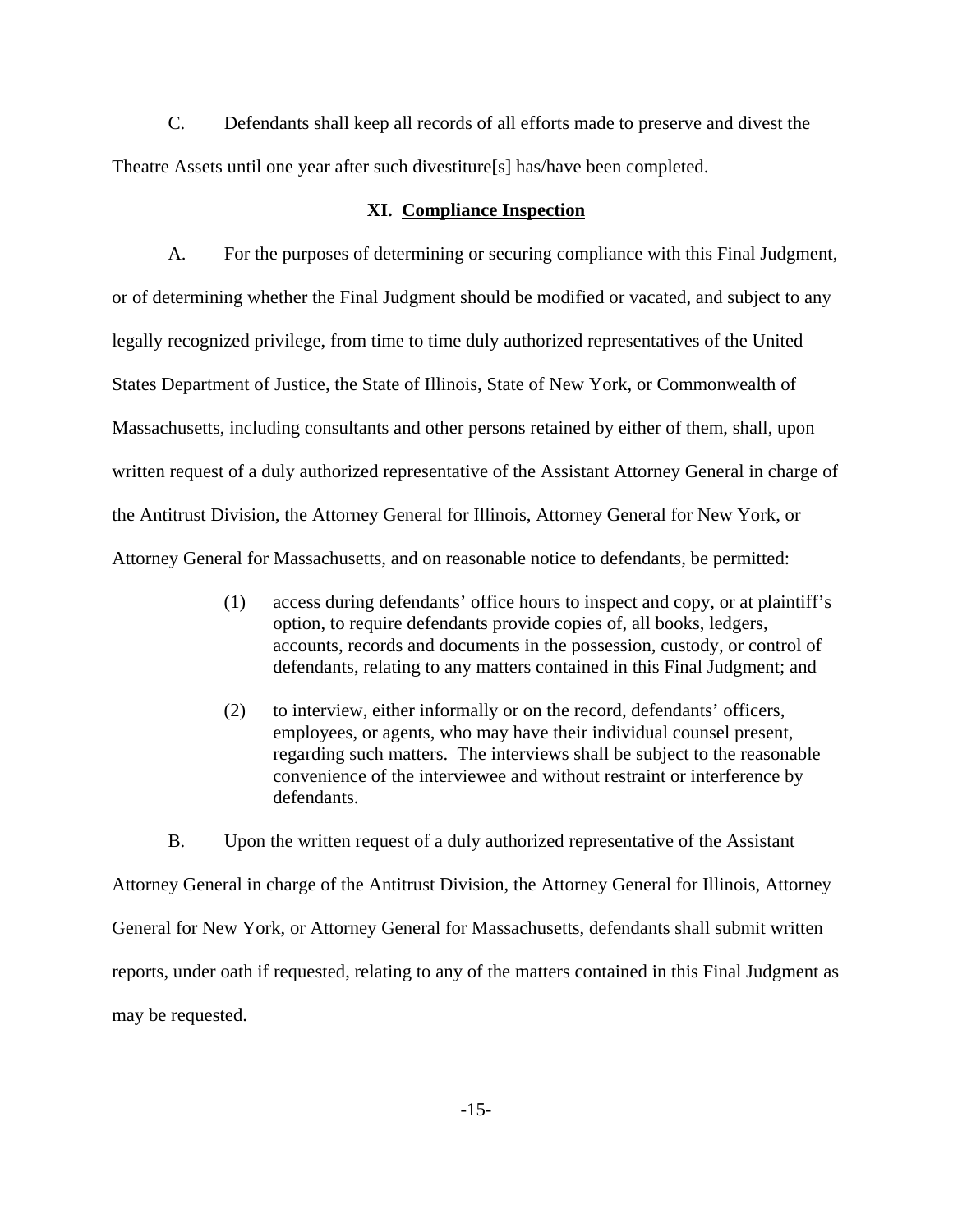C. No information or documents obtained by the means provided in this section shall be divulged by the United States, the State of Illinois, State of New York, or Commonwealth of Massachusetts, to any person other than an authorized representative of the executive branch of the United States, or of each state government, except in the course of legal proceedings to which at least one of the plaintiffs is a party (including grand jury proceedings), or for the purpose of securing compliance with this Final Judgment, or as otherwise required by law.

D. If at the time information or documents are furnished by defendants to the plaintiffs, defendants represent and identify in writing the material in any such information or documents to which a claim of protection may be asserted under Rule  $26(c)(7)$  of the Federal Rules of Civil Procedure, and defendants mark each pertinent page of such material, "Subject to claim of protection under Rule  $26(c)(7)$  of the Federal Rules of Civil Procedure," then the plaintiffs shall give defendants ten (10) calendar days notice prior to divulging such material in any legal proceeding (other than a grand jury proceeding).

#### **XII. Notification**

Unless such transaction is otherwise subject to the reporting and waiting period requirements of the Hart-Scott-Rodino Antitrust Improvements Act of 1976, as amended, 15 U.S.C. § 18a (the "HSR Act"), defendants, without providing advance notification to the United States, shall not directly or indirectly acquire any assets of or any interest, including any financial, security, loan, equity or management interest, in the business of first-run, commercial theatres in Cook County, Illinois; New York County, New York (Manhattan); King County, Washington; Suffolk County, Massachusetts; and Dallas County, Texas during a 10-year period. This notification requirement shall apply only to the acquisition of any assets or any interest in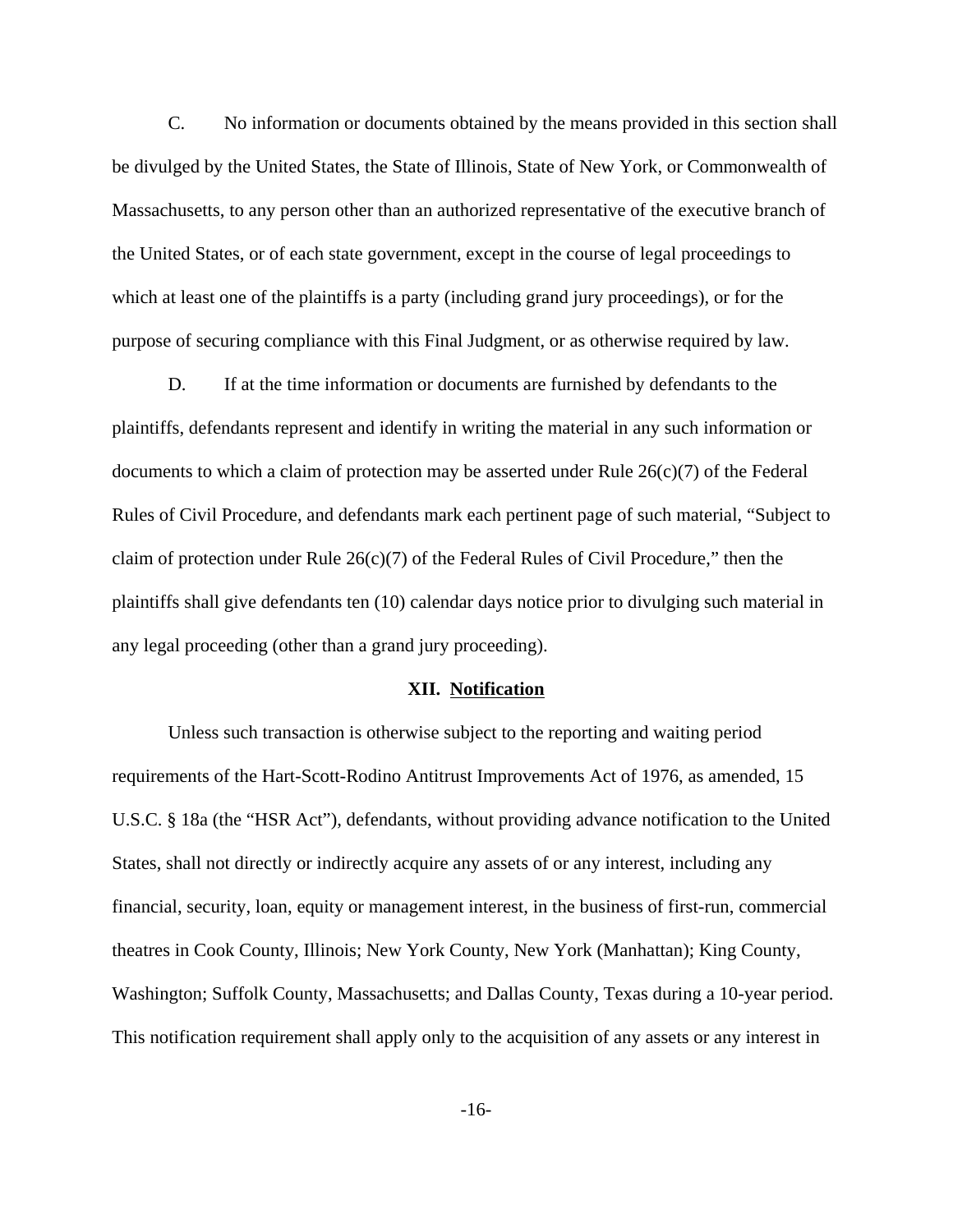the business of first-run, commercial motion picture theatres at the time of the acquisition and shall not be construed to require notification of acquisition of interest in new theatre developments or of assets not being operated as first-run commercial motion picture theatre businesses, provided, that this notification requirement shall apply to first-run, commercial theatres under construction at the time of the entering of this Final Judgment.

Such notification shall be provided to the United States in the same format as, and per the instructions relating to the Notification and Report Form set forth in the Appendix to Part 803 of Title 16 of the Code of Federal Regulations as amended, except that the information requested in Items 5 through 9 of the instructions must be provided only about first-run, commercial theatres. Notification shall be provided at least thirty (30) days prior to acquiring any such interest, and shall include, beyond what may be required by the applicable instructions, the names of the principal representatives of the parties to the agreement who negotiated the agreement, and any management or strategic plans discussing the proposed transaction. If within the 30-day period after notification, representatives of United States make a written request for additional information, defendants shall not consummate the proposed transaction or agreement until twenty (20) days after submitting all such additional information. Early termination of the waiting periods in this paragraph may be requested and, where appropriate, granted in the same manner as is applicable under the requirements and provisions of the HSR Act and rules promulgated thereunder. This Section shall be broadly construed and any ambiguity or uncertainty regarding the filing of notice under this Section shall be resolved in favor of filing notice.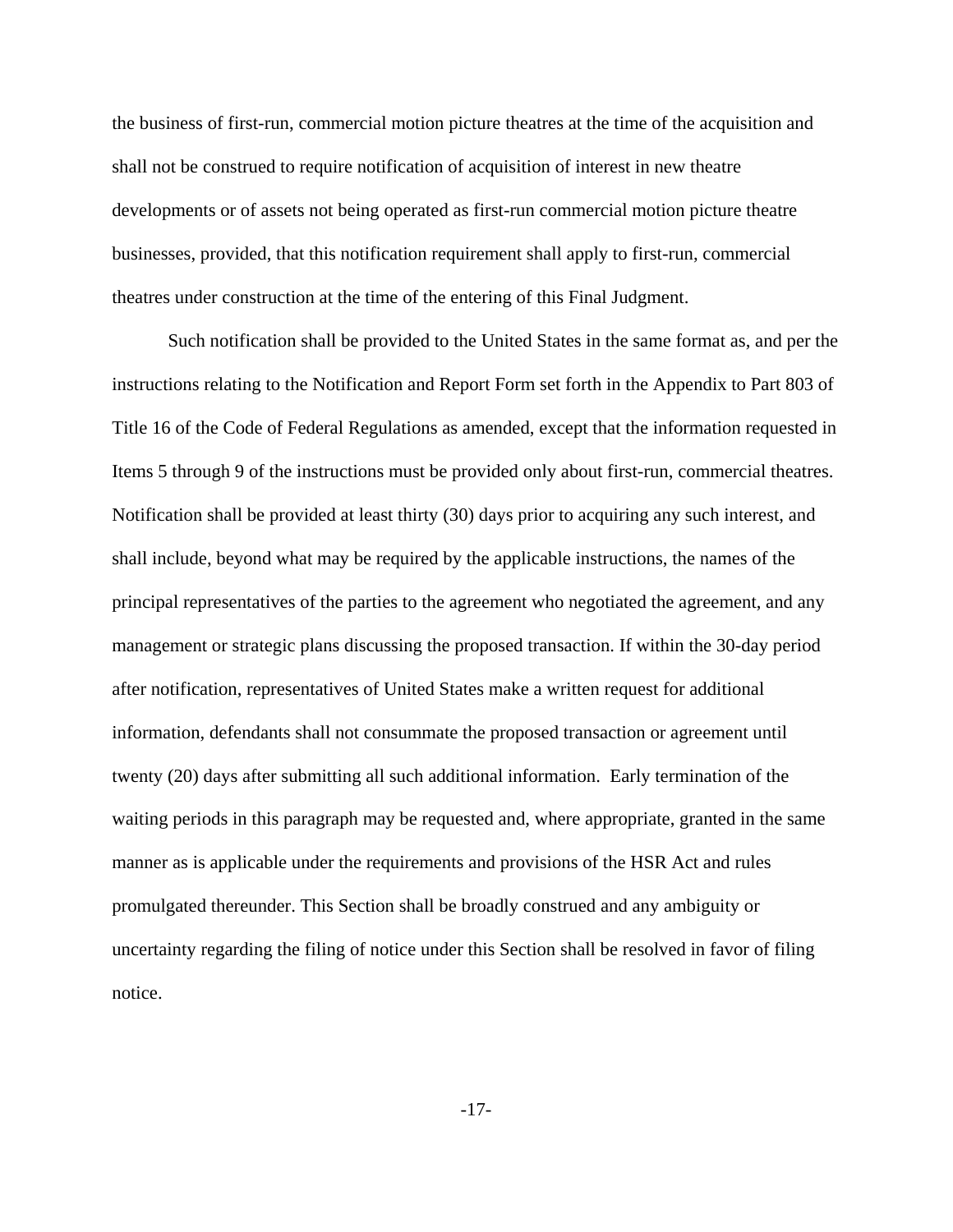#### **XIII. No Reacquisition**

Defendants may not reacquire any part of the Theatre Assets during the term of this Final Judgment.

#### **XIV. Retention of Jurisdiction**

This Court retains jurisdiction to enable any party to this Final Judgment to apply to this Court at any time for further orders and directions as may be necessary or appropriate to carry out or construe this Final Judgment, to modify any of its provisions, to enforce compliance, and to punish violations of its provisions.

# **XV. Expiration of Final Judgment**

Unless this Court grants an extension, this Final Judgment shall expire ten years from the date of its entry.

## **XVI. Public Interest Determination**

 $\overline{a}$ 

Entry of this Final Judgment is in the public interest.

**Date:** \_\_\_\_\_\_\_\_\_\_\_\_\_\_

Court approval subject to procedures of Antitrust Procedures and Penalties Act, 15 U.S.C. § 16

## **United States District Judge**

Respectfully submitted,

# **FOR PLAINTIFF UNITED STATES OF AMERICA:**

-18-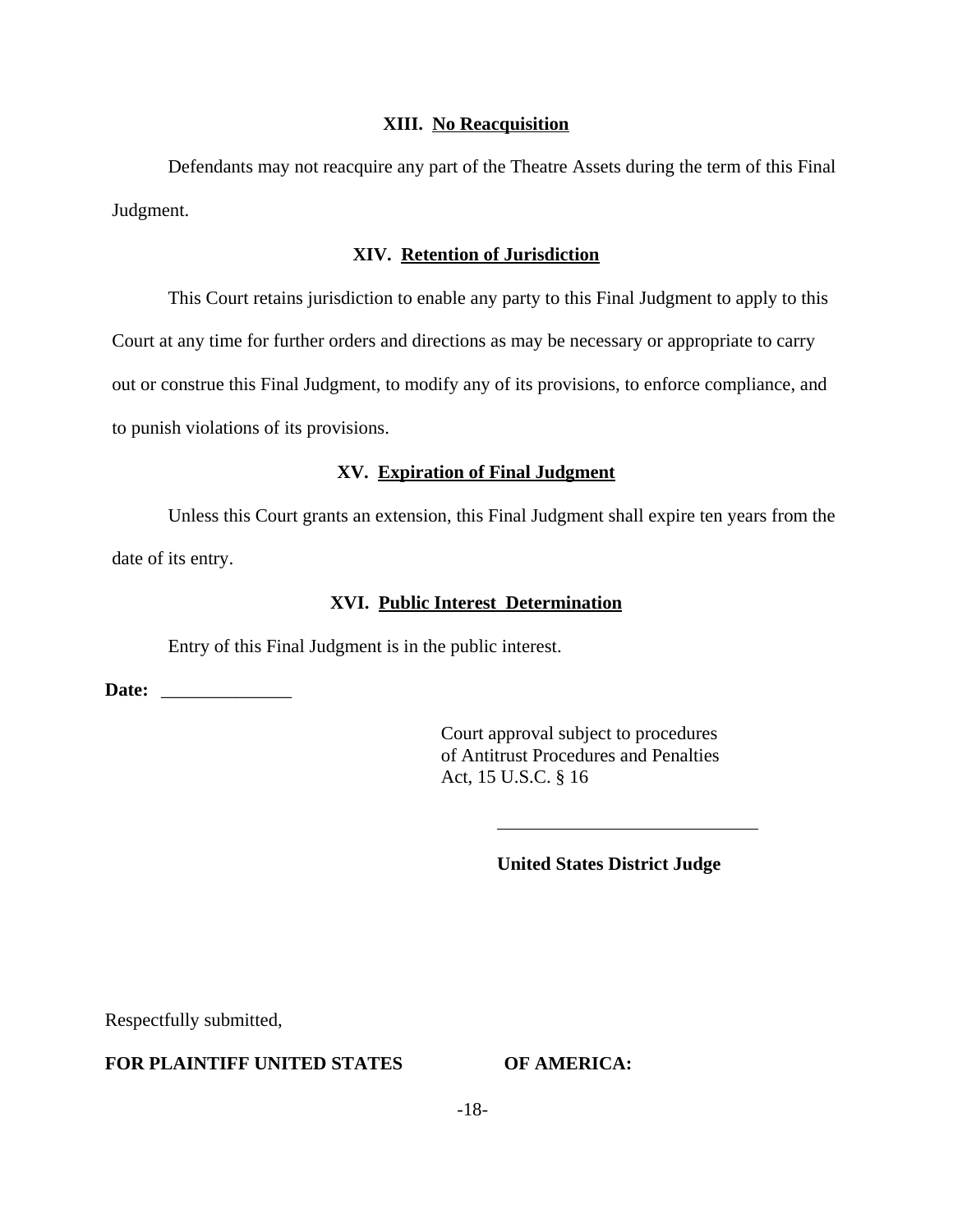$/s/$ 

William H. Jones II (WJ 2563) Allen P. Grunes (AG 4775) Gregg I. Malawer (GM 6467) Avery W. Gardiner (AG 2011) Joan Hogan (JH 5666)

Attorneys

Bernard M. Hollander (BH 0818)

Senior Trial Attorney

U.S. Department of Justice

Antitrust Division Litigation III Section 325 Seventh Street, N.W., Suite 300 Washington, D.C. 20530 Tel: (202) 514-0230 Fax: (202) 307-9952

Dated: December 20, 2005.

FOR PLAINTIFF STATE OF NEW YORK: Eliot Spitzer, Attorney General

 $/s/$ 

By: Jay L. Himes (JH 7714) Chief, Antitrust Bureau

 $/s/$ 

Richard E. Grimm (RG 6891)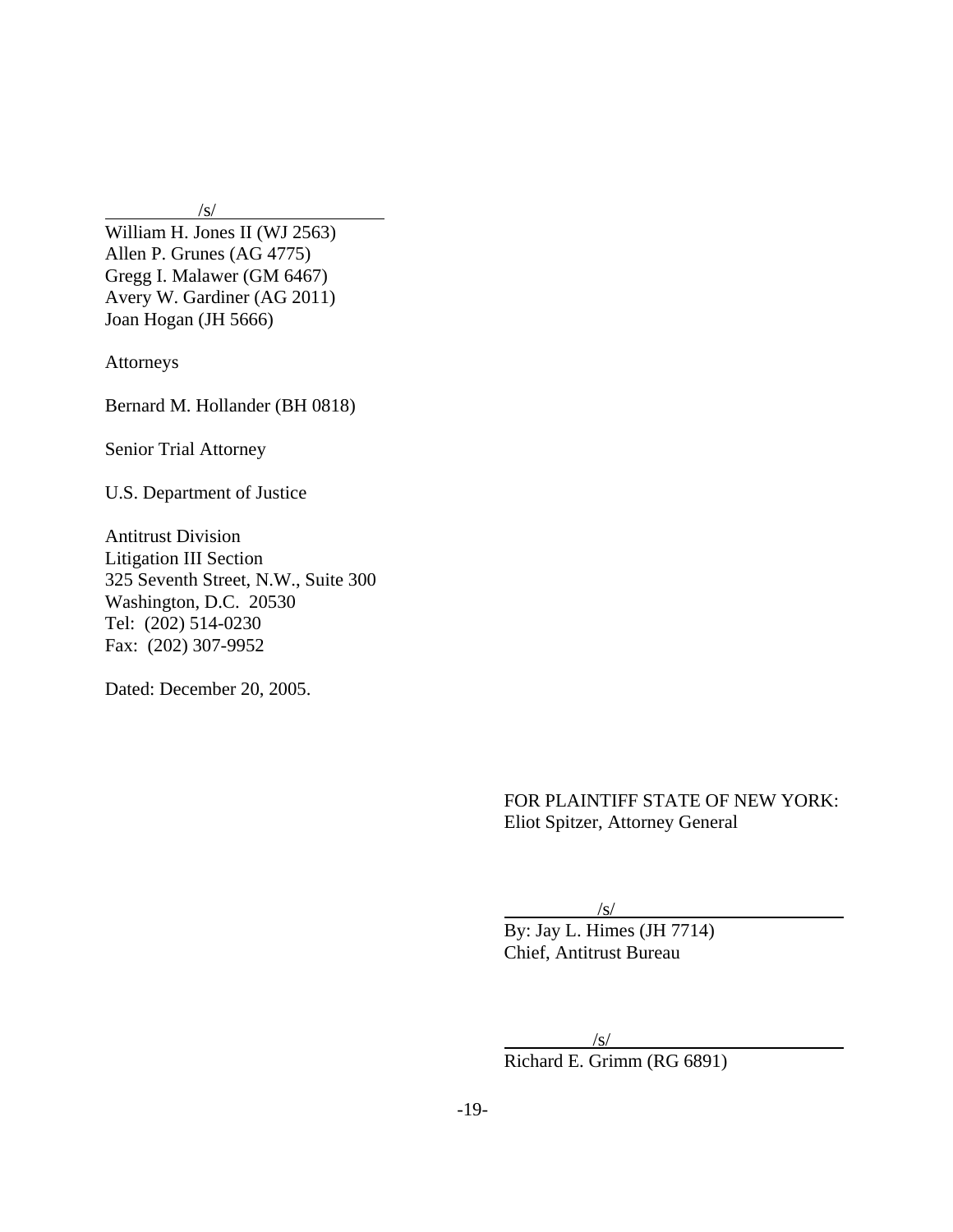Assistant Attorney General

Antitrust Bureau Office of the Attorney General 120 Broadway, Room 26C62 New York, New York 10271-0332 Tel: (212) 416-8282, (212) 416-8280

Fax: (212) 416-6015

FOR PLAINTIFF STATE OF ILLINOIS: Lisa Madigan, Attorney General

 $\sqrt{s/2}$ 

By: Robert W. Pratt (RP 7924) Chief, Antitrust Bureau Office of the Attorney General State of Illinois 100 West Randolph Street 13th Floor Chicago, Illinois 60601 (312) 814-3722

Kavita Puri Assistant Attorney General OF COUNSEL

FOR PLAINTIFF COMMONWEALTH OF **MASSACHUSETTS** Thomas F. Reilly, Attorney General

 $/s/$ 

By: Jeffrey S. Shapiro (JS 5521) Mary B. Freeley (MF 1359) Assistant Attorneys General Office of the Attorney General Commonwealth of Massachusetts One Ashburton Place Boston, MA 02108 (617) 727-2200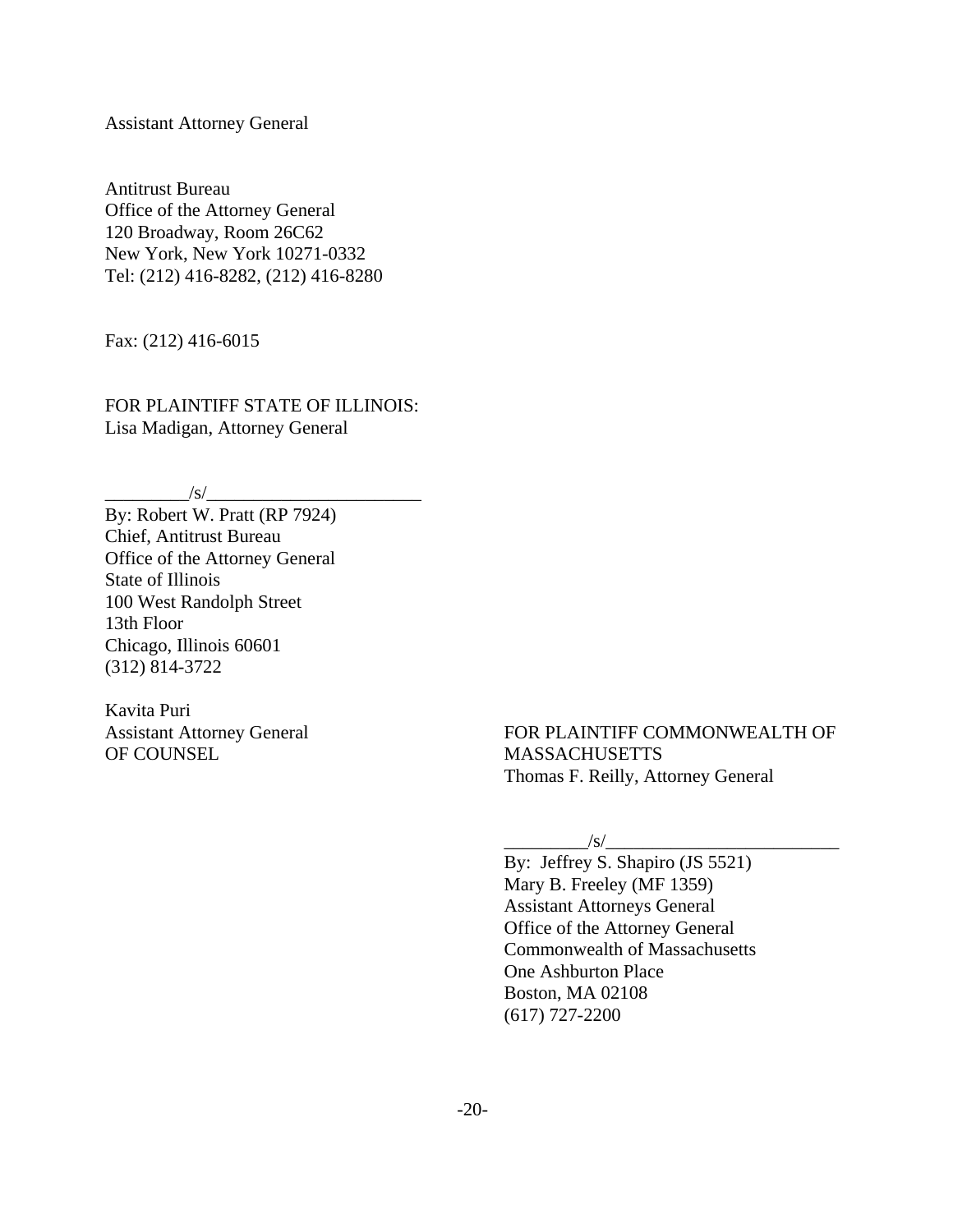## **FOR DEFENDANT AMC:**

#### $\sqrt{s/}$

Ilene K. Gotts Damian Didden Wachtell, Lipton, Rosen & Katz 51 West 52<sup>nd</sup> Street New York, NY 10019 Tel: (212) 403-1113 Fax: (212) 403-2113

# **FOR DEFENDANT LOEWS:**

 $\sqrt{s/2}$